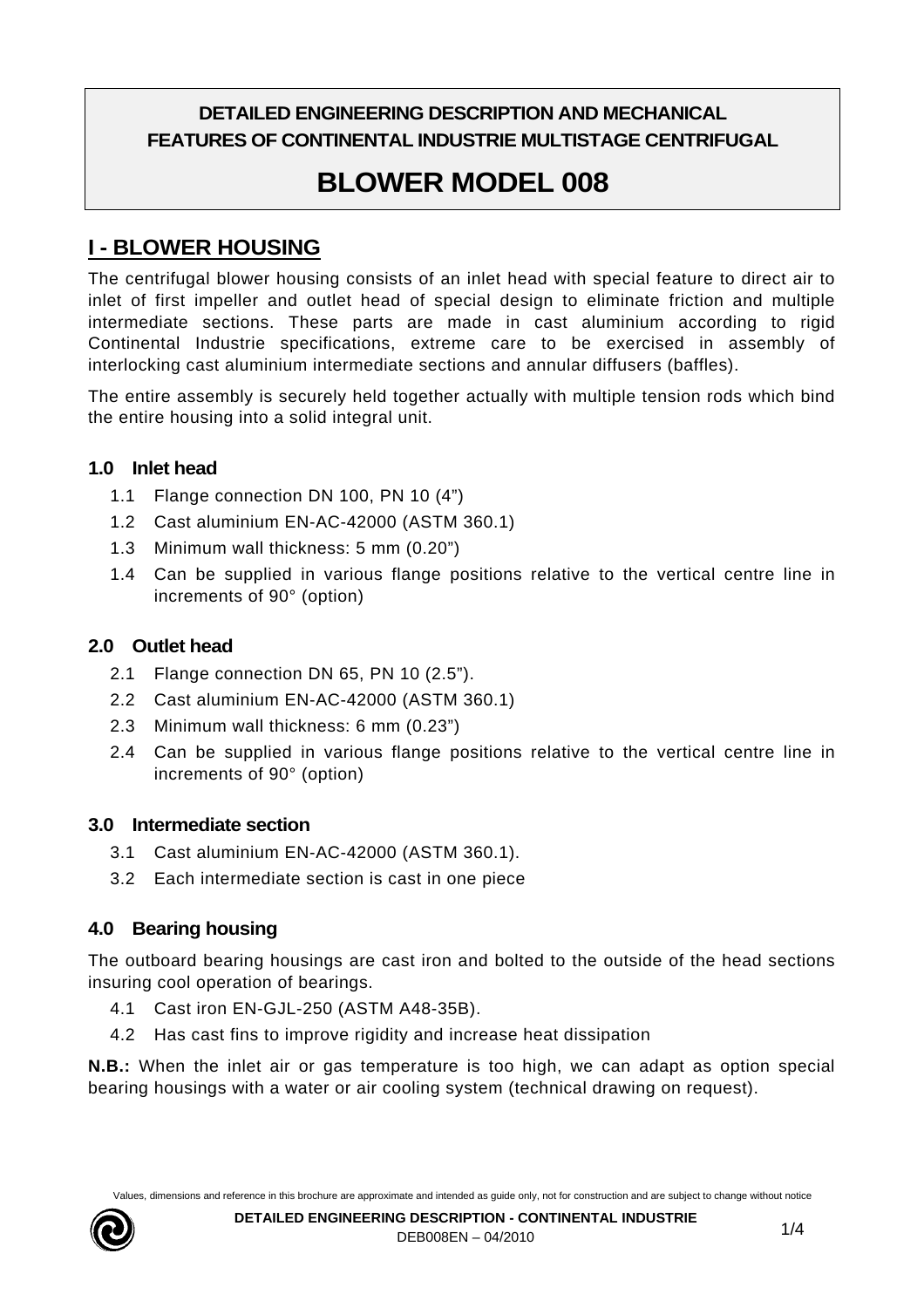#### **5.0 Bearings**

- 5.1 The rotor assembly is supported by 2 heavy duty grease lubricated ball bearings, single row, sized to withstand the thrust load also type SKF or FAG.
- 5.2 Sized for minimum 10 years of operation (Direct Drive only), following SKF L10 bearing life calculation method.
- 5.3 Bearings are mounted in outboard type bearing housings and located so that bearings may be serviced without disassembling the blower casing or piping.

#### **6.0 Shaft**

- 6.1 C35 (AISI 1035) carbon steel shaft, straightened and stress relieved
- 6.2 Shaft is ground all over
- 6.3 Stiff shaft design to minimize vibration
- 6.4 The diameter of the shaft end is 22 mm (0.9")

#### **7.0 Shaft seals**

7.1 Shaft sealing is accomplished using graphite ring seals or V-ring seals.

#### **8.0 Impellers**

- 8.1 The impellers are in cast aluminium, in EN AC-43100 (AISI 360.1).
- 8.2 For minimum corrosion all aluminium alloys are non copper alloys
- 8.3 The outer diameter of the impeller is 356 mm (14")
- 8.4 Each impeller is automatically sanded or shotted when leaving the foundry before the machining
- 8.5 Each impeller is statically balanced.
- 8.6 Impeller tip speed: 66 m/sec (217 FPS) at 3600 rpm.
- 8.7 First critical speed (10 stages) 5257 rpm.
- 8.8 Impeller assembly: to consist of a heavy steel shaft accurately machined and one or more aluminium alloy cast impeller(s), statically balanced, securely keyed to shaft and held in place by lock washers and locknuts.

Values, dimensions and reference in this brochure are approximate and intended as guide only, not for construction and are subject to change without notice

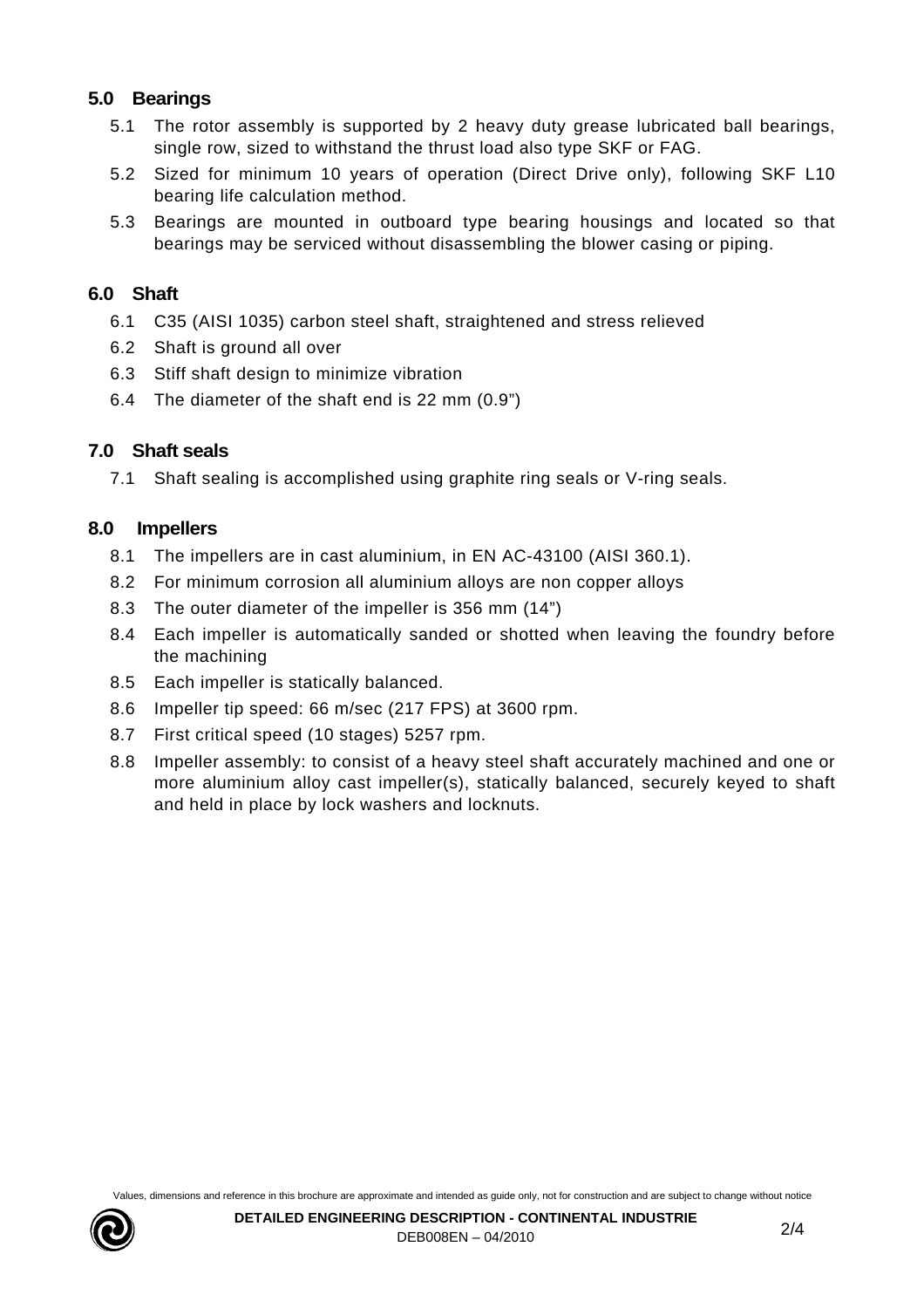# **9.0 Casing assembly**

- 9.1 Vertically split assembly
- 9.2 Heads and sections have machined male and female joints to maintain concentricity
- 9.3 Entire casing is retained together with ø 12 mm O.D.
- 9.4 Joints are made gas tight with silicone sealant with following characteristics:

| Viscosity                                    | pasty mastic glue |
|----------------------------------------------|-------------------|
| max. space [mm]                              | 6                 |
| Setting time                                 | 10 mn - 24 h      |
| Shearing's resistance [DAN/cm <sup>2</sup> ] | 33                |
| Break's resistance [DAN/cm <sup>2</sup> ]    | 8                 |
| Max. temperature of use [°C]                 | $-60 + 260$       |
| Specific weight                              | 1,06 at 25 °C     |
| <b>Hardness</b>                              | 35 SHA            |
| Extension                                    | 460 %             |

# **10.0 Rotor assembly**

- 10.1 Impellers, spacer are assembled on the shaft with a push to light press fit requiring little or no heat
- 10.2 Impellers, spacers are held together axially by a conventional locknut assembly
- 10.3 All impellers are keyed to shaft using a staggered key arrangement.
- 10.4 The impeller hub is fitted with a shrunk to pre-stress the bore and minimize rubbing. This also eliminates the relative thermal expansion and contraction since hubs and shaft are manufactured with different materials.
- 10.5 The rotor assembly is dynamically balanced on a computerized balancing machine

# **11.0 Lubrication system**

11.1 The bearing housings are grease lubricated (see detailed description in installation, use & maintenance manual).